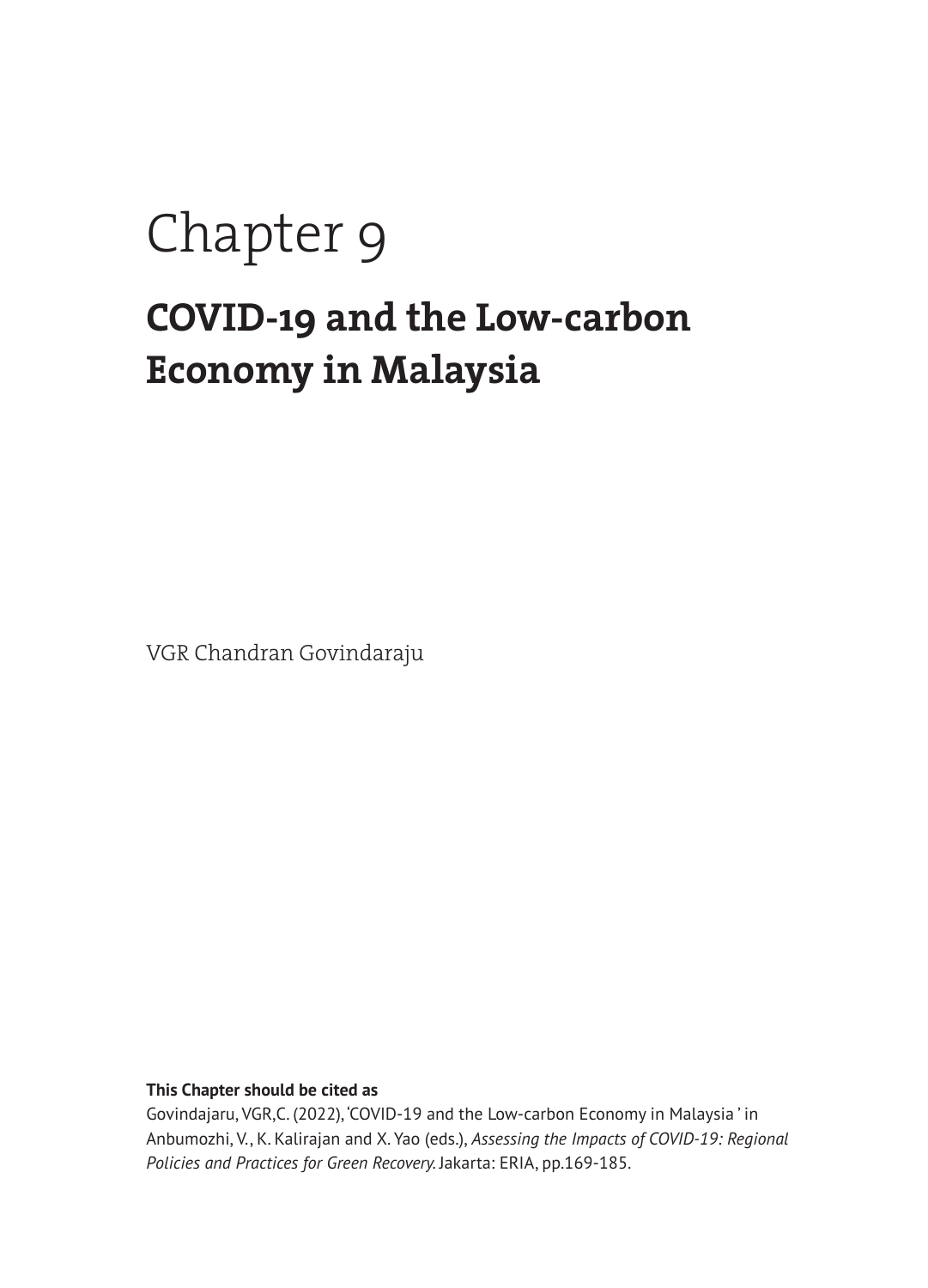## Chapter 9 **COVID-19 and the Low-carbon Economy in Malaysia**

VGR Chandran Govindaraju

University of Malaya, Malaysia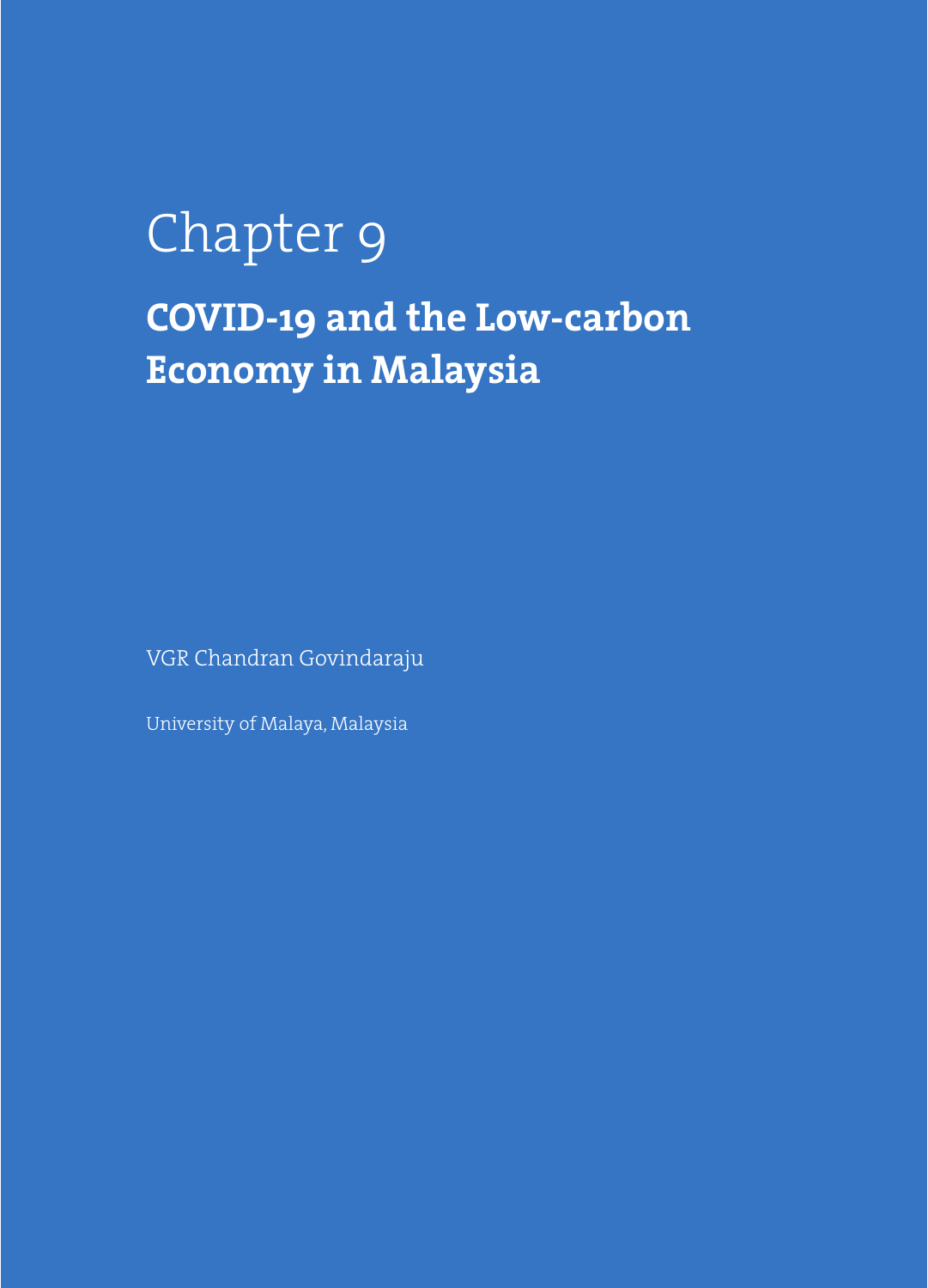#### **Chapter 9: COVID-19 and Low-carbon Economy in Malaysia**

| 1. Introduction                                                                   | 171 |
|-----------------------------------------------------------------------------------|-----|
| 2. The Pandemic and its Impacts                                                   | 172 |
| 3. Stimulus, Recovery Plan, and the Low-carbon Economy                            | 178 |
| 4. Designing a Post-crisis Strategy: Building Greener<br><b>Stimulus Recovery</b> | 181 |
| 5. The Way Forward: Game-changing Plans                                           | 182 |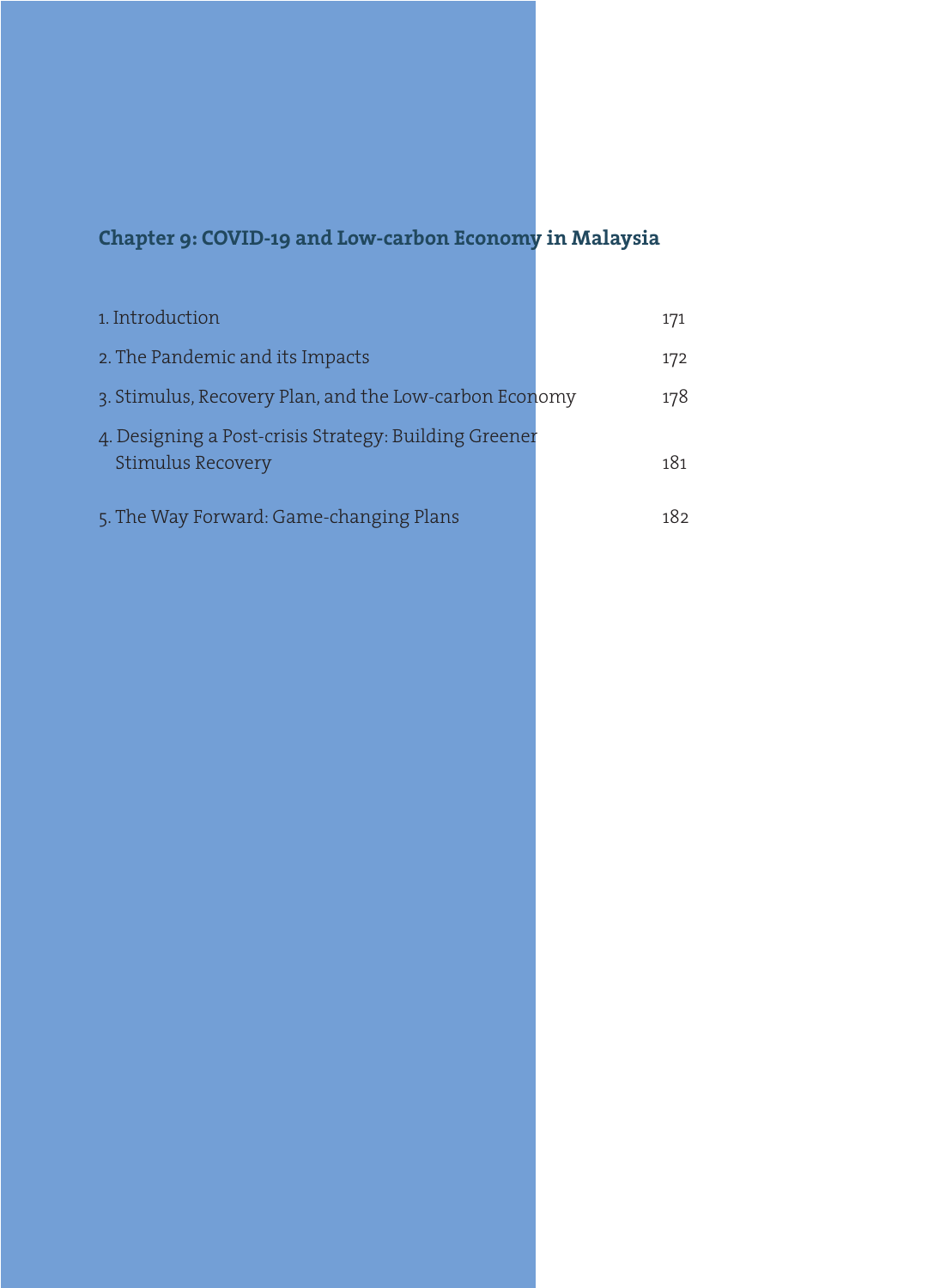#### **1. Introduction**

Structural transformation is indeed important as a post-COVID-19 recovery plan for many of the Asian economies and, more importantly, for Malaysia, which largely depends on its external markets. Nevertheless, this time around, the transformation is not about sectoral transformation, such as promoting the more productive sectors like manufacturing and moving away from the less productive sectors like agriculture, but more on how to engage in transformation efforts within specific sectors, transform the sectors towards adopting greener practices, and drive the Sustainable Development Goals (SDGs) – that is, transformation in adopting the needed instruments like green technology and green financing. One may ask why this is timely and more important now than before. For Malaysia, this depends on its exporting industries for driving employment and the economy. This has become crucial since the world is moving towards the SDGs and green initiatives. More trade barriers and standards related to the SDGs and the environment are expected due to the aftereffects of COVID-19. Indeed, the social responsibility agenda is back on policymakers' lists given that COVID-19 had taught us how resilient our economy is to such shocks. Issues of poverty, labour discrimination and safety, social safety nets, wages and productivity, healthcare, and housing affordability have become societal challenges. Indeed, by recognising the current challenges and paving its way to more balanced development, Malaysia has already embarked on a journey

to promote inclusive development and a shared prosperity vision.<del>'</del> Malaysia needs to catch up on its agenda for sustainability and greener development. Most importantly, progress should be monitored and reported as part of Malaysia's national voluntary review.

The future competitiveness of Malaysia's industrial and service sectors is determined by new norms and standards, that is, greener practices and other measures as well as the achievements of SDGs. This does not only impact the manufacturing sector but also services. For instance, with financial institutions, such as the banking sector, green financing provides new opportunities. Malaysia has already made its footprint in green sukuk financing and should now seize its opportunities as a green financing provider to take advantage of the opportunities that the new norm has put in place. For this, policymakers should find ways to accelerate and provide a post-COVID-19 recovery plan that strengthens green infrastructure investment as well as new growth areas that would otherwise provide Malaysia with the pulse to promote job creation and kickstart the economy in new ways. Indeed, any stimulus package should be used to promote new industries as well as to strengthen the competitiveness of existing industries so that job losses can be minimised, or indeed more decent jobs can be created. In fact, Malaysia's efforts in attracting investments via various incentives launched under the stimulus packages can also be prioritised to attract SDG-focused investments.

<sup>1</sup> Malaysia launched its Shared Prosperity Vision 2030 in October 2019. The current stimulus package, because of COVID-19, is aligned to some of these initiatives.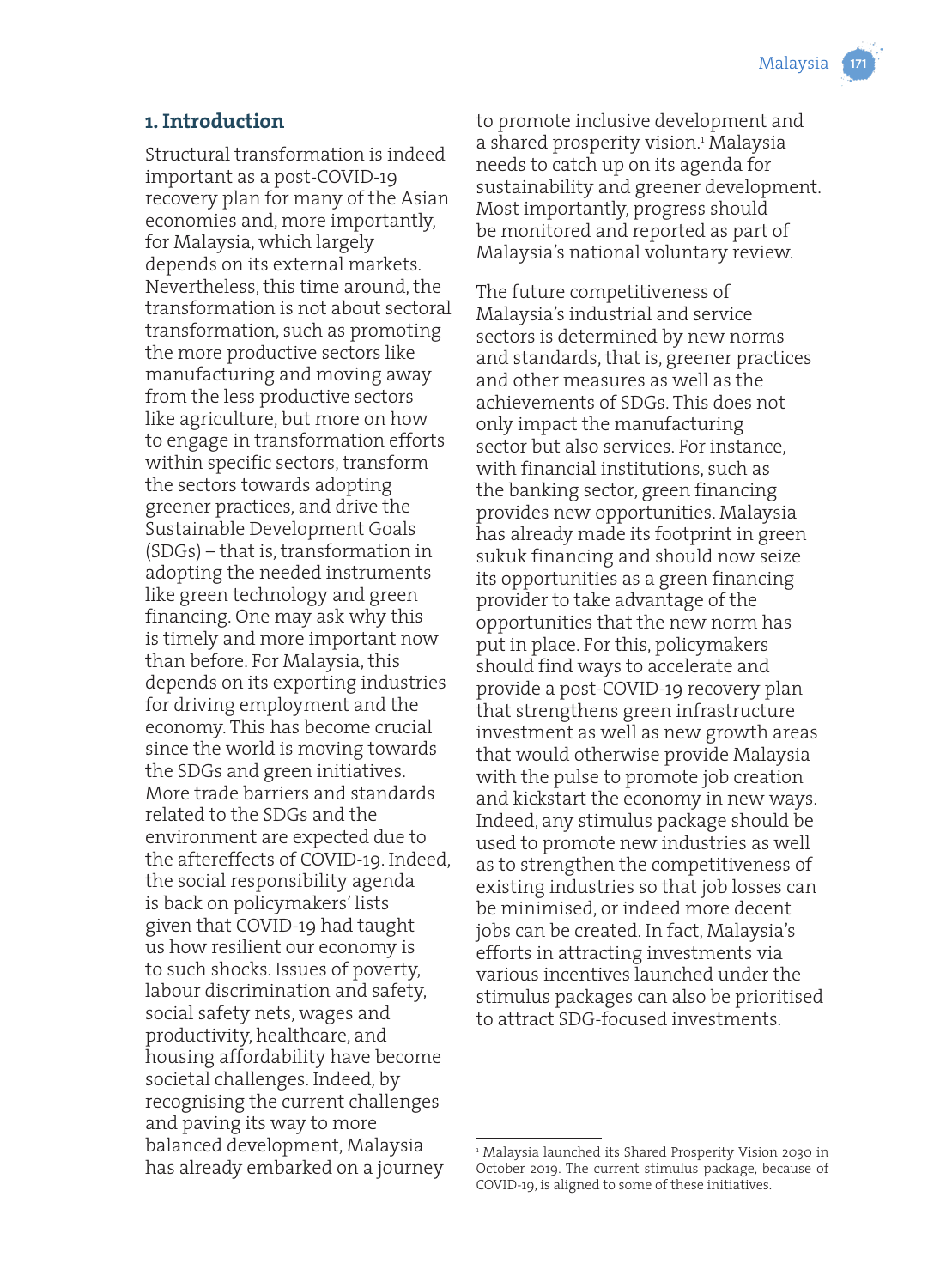This chapter discusses the impact of COVID-19 on the Malaysian economy. It further examines the details of the stimulus packages to position Malaysia towards a more sustainable path considering a low-carbon economy as the basis and further provides policy ideas and thinking on how to best position the recovery plans.

#### **2. The Pandemic and its Impacts**

Malaysia has been one of the more successful countries in mitigating the spread of the COVID-19 pandemic at the beginning stage, given that the health response determines not only the health risk of the pandemic but also how soon the economy can take on a recovery mode. As Malaysia is largely driven by a public health system, the response was immediate, and the country was able to handle complex emergencies and advise the public adequately. Whilst this put pressure on the health facilities, Malaysia's quick response with a lockdown prevented the spread of the virus, and within 6 months, the economy was able to operate as usual. The first lockdown, the Movement Control Order (MCO) was announced on 18 March 2020, whilst the Conditional Movement Control Order (CMCO) and the Recovery Movement Control Order (RMCO) were subsequently announced on 4 May 2020 and 10 June 2020, respectively. However, due to the spike in active cases, MCO 2.0 was started on 13 January 2021 and extended further as MCO 3.0 in several states, depending on the COVID-19 condition in each state. Nevertheless, the slow vaccination rate has contributed to spikes in active cases. From mid-June 2021, the four-phase National Recovery Plan was announced. The gradual opening of the economy activities in these phases depends on the

vaccination rate, daily infection cases, and ICU ward operations.

Figure 9.1 shows the new confirmed cases. After peaking at nearly 2,500 active cases in early April 2020, the active cases saw a drastic drop to below 1,500 cases in May and June 2020. The MCO and CMCO were effective in containing the virus spread. Nevertheless, starting September 2020, the cases started to peak again as election activities<sup>2</sup> sparked the spread of the virus. Indeed, the active cases started to increase again at the beginning of December 2020 until the government imposed MCO 2.0 in January 2021. New confirmed cases were recorded as high as nearly 6,000 cases in February 2021. While some decline was recorded in mid-February 2021, the active confirmed cases started to peak again and recorded above 20,000 cases in August 2021. The current higher rate of vaccination is expected to allow the opening of the economy's sector to cushion economic recovery.

<sup>2</sup> Due to the political crisis, the 2020 Sabah state snap election was held on 26 September 2020, with the outcome of 73 members of the 16th Sabah State Legislative Assembly elected.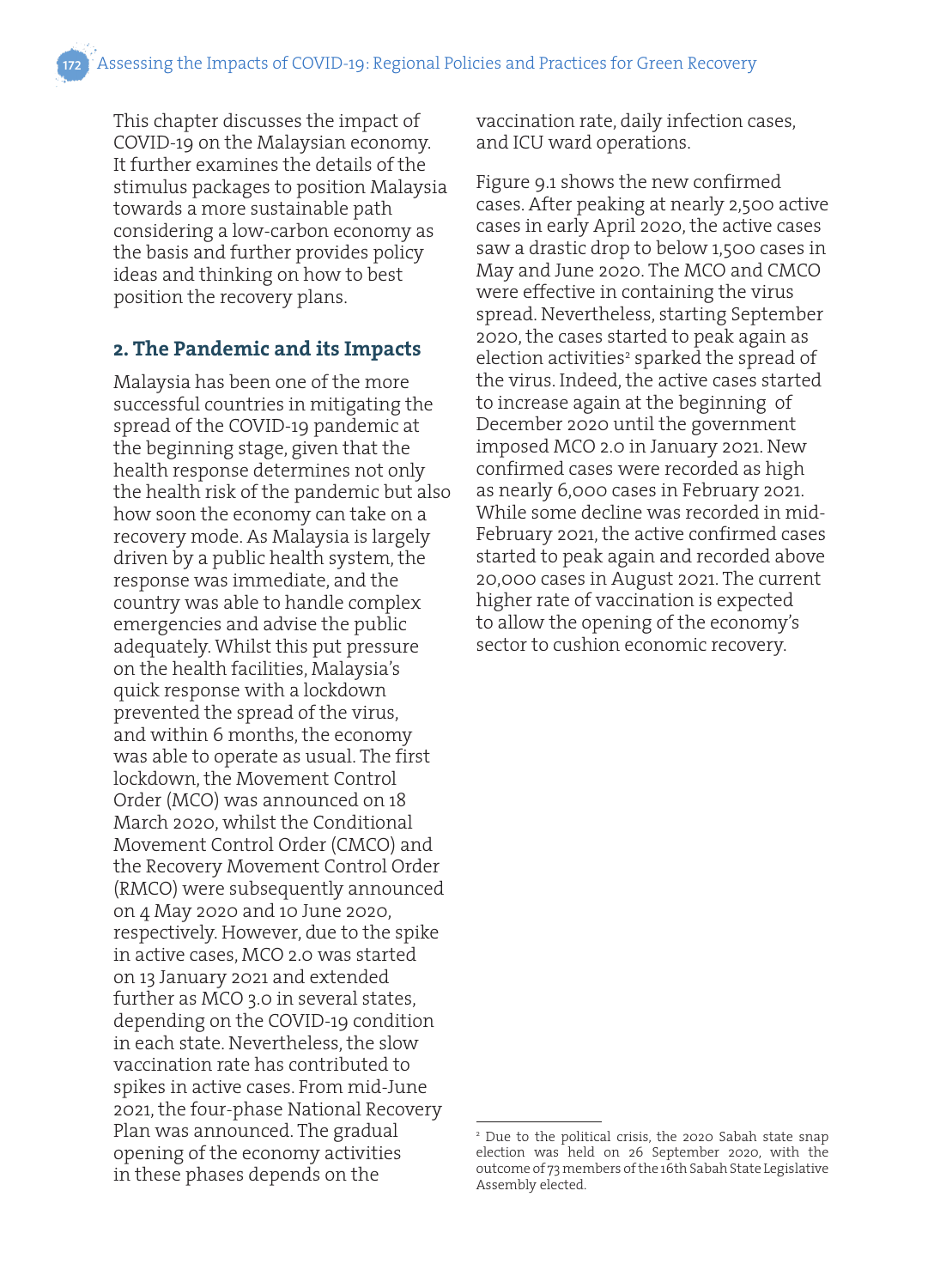

#### **Figure 9.1 Daily New Confirmed COVID-19 Cases**

Note: Based on the rolling 7-day average; the number of confirmed cases may be lower than the actual cases due to limited testing.

Source: Our World in Data and Johns Hopkins University CSSE COVID-19. https://ourworldindata.org/covidcases?country=~MYS#confirmed-cases (accessed 1 September 2021).

#### **2.1. Economic impact**

Malaysia recorded its lowest economic growth in Q1 2020 at 0.73%, and because of the complete lockdown that started on 18 March 20203 (and ended on 9 June), Q2 growth contracted by nearly 17% (Figure 9.2) in 2020. Q3 and Q4 growth was -2.6 and -3.4%, respectively. Overall, Malaysia's gross domestic product (GDP) declined by 5.6% in 2020. Manufacturing sector is key for Malaysia's development especially in contributing to exports and employment. Tracking the industrial production index (IPI) progress indicates that

3 Malaysia has officially propagated the Movement Control Order under the Prevention and Control of Infectious Diseases Act 1988 and the Police Act 1967.

manufacturing production rebounded after Q2 2020, recording positive growth in Q3, 2020 as well as in Q1 and Q2 of 2021, hence, showing signs of recovery, albeit slowly (Figure 9.2). This is mainly due to the global recovery, with exports and manufacturing sectors contributing to the positive economic growth. Sectoral-wise, in Q2, 2020, the most significantly impacted sectors were construction (44.5%), mining (20%), manufacturing (18.3%), and services (16.2%), as shown in Figure 9.3. The agricultural sector showed growth of 0.99% and, given the adoption of technology in terms of the delivery system and e-hailing transportation system in the food sector, it managed to cushion the agriculture supply system, and the sectors were able to minimise the impact on them to some extent. In Q3, 2020, all the sectors showed negative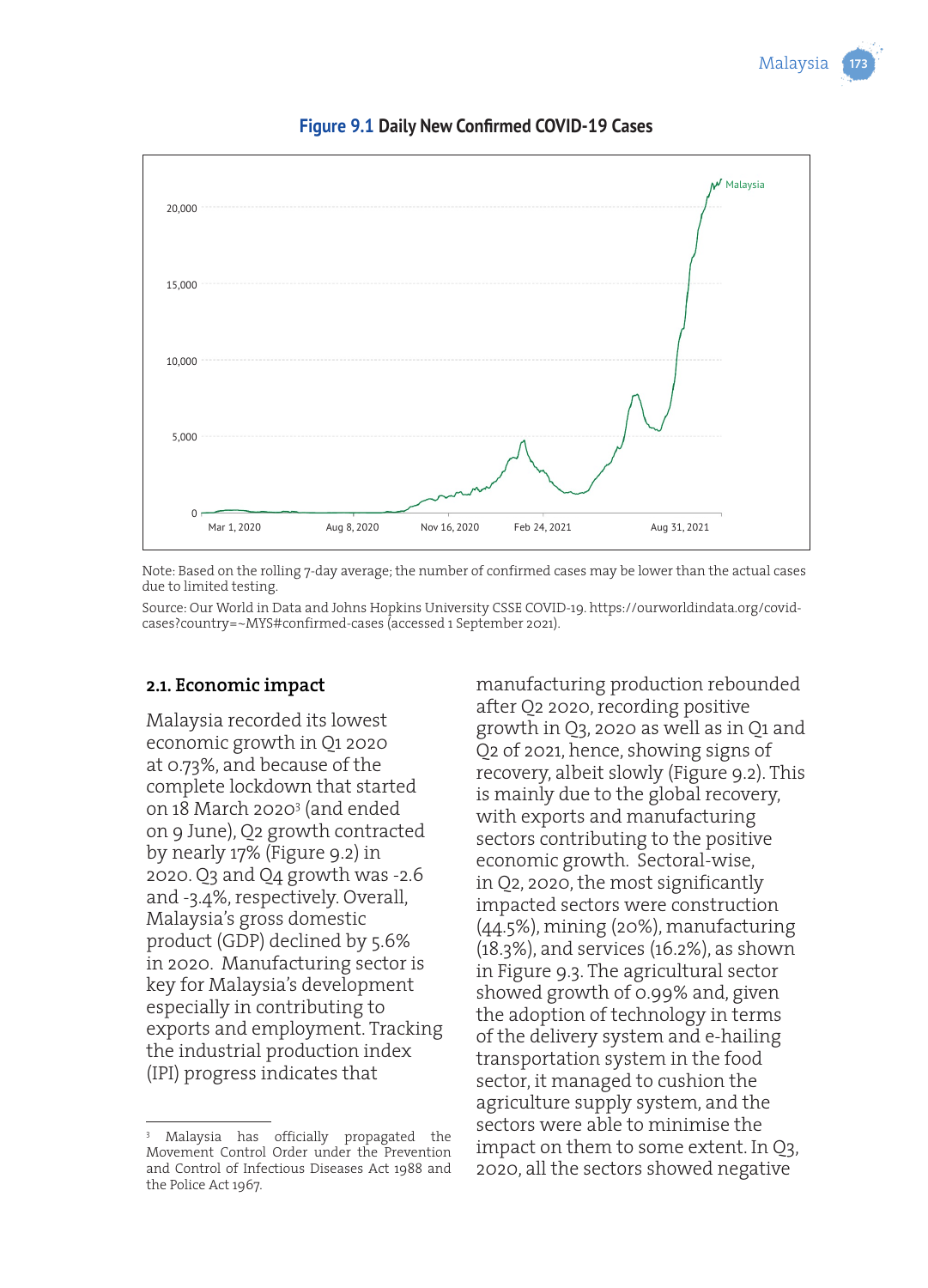growth, except the manufacturing sector (which recorded growth of 3.3%). Similarly, within services, the two most important sectors that contribute to CO2 emissions are electricity (energy) and transportation, which contracted 13.27% and 44.77%, respectively, in Q2 2020 due to the lockdown. Whilst the revival of the economy after the

lockdown has seen an increase in energy demand, the same is not happening in the transportation sector. The implications of COVID-19 on tourism and other related sectors have limited the revival of the transportation sector. Along with that, the environmental implications are minimised.



**Figure 9.2 Growth in GDP and the Industrial Production Index**

GDP = gross domestic product, IPI = Industrial Production Index (growth). Note: GDP growth is based on 2015 constant prices.

Source: Author's calculations based on data from the Department of Statistics of Malaysia.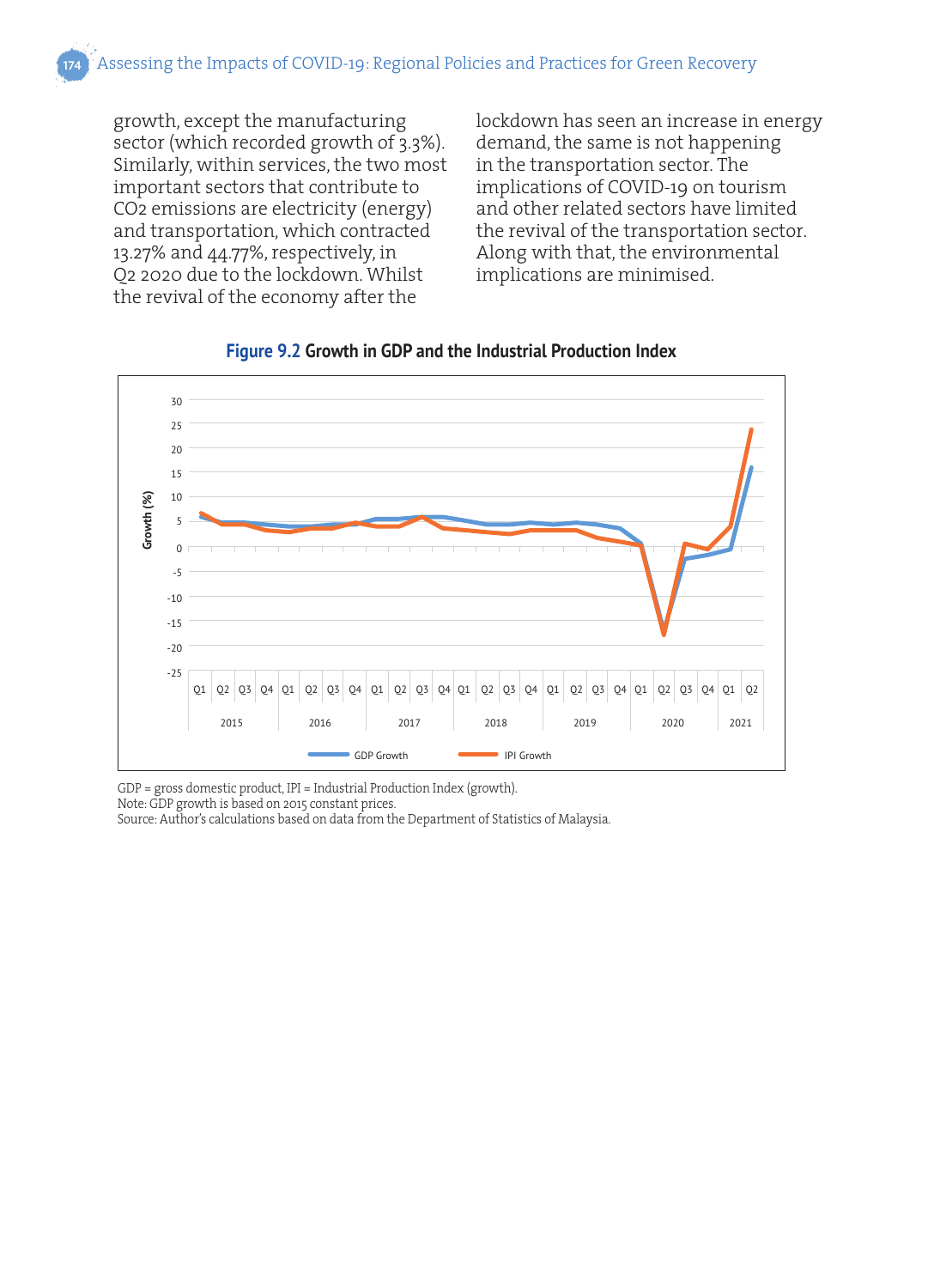



**Figure 9.3 Sectoral Impact of the Pandemic**

Note: Growth is based on the year-to-year growth rate.

Source: Author's calculations based on data from the Department of Statistics of Malaysia. https://www.bnm. gov.my/-/monthly-highlights-and-statistics-in-june-2021 (accessed 27 August 2021).

#### **2.2. Impact on environment and low-carbon and green growth**

Malaysia's source of greenhouse gas emissions is mainly from three sectors, energy, transportation, and manufacturing and construction, contributing 118.5, 62.8, and 29.6 million tonnes of CO2 equivalent, respectively. Malaysia's commitment to reducing carbon footprints and taking a new growth path involves strategising

its future plans, including its stimulus packages towards these sectors and industries. Indeed, given the current emphasis on SDGs and green standards and requirements, Malaysia needs to prepare its industrial sectors to embrace green and low-carbon strategies. International marketing competitiveness will be severely impacted if Malaysia chooses not to align its current initiatives towards these new challenges and the new global norms.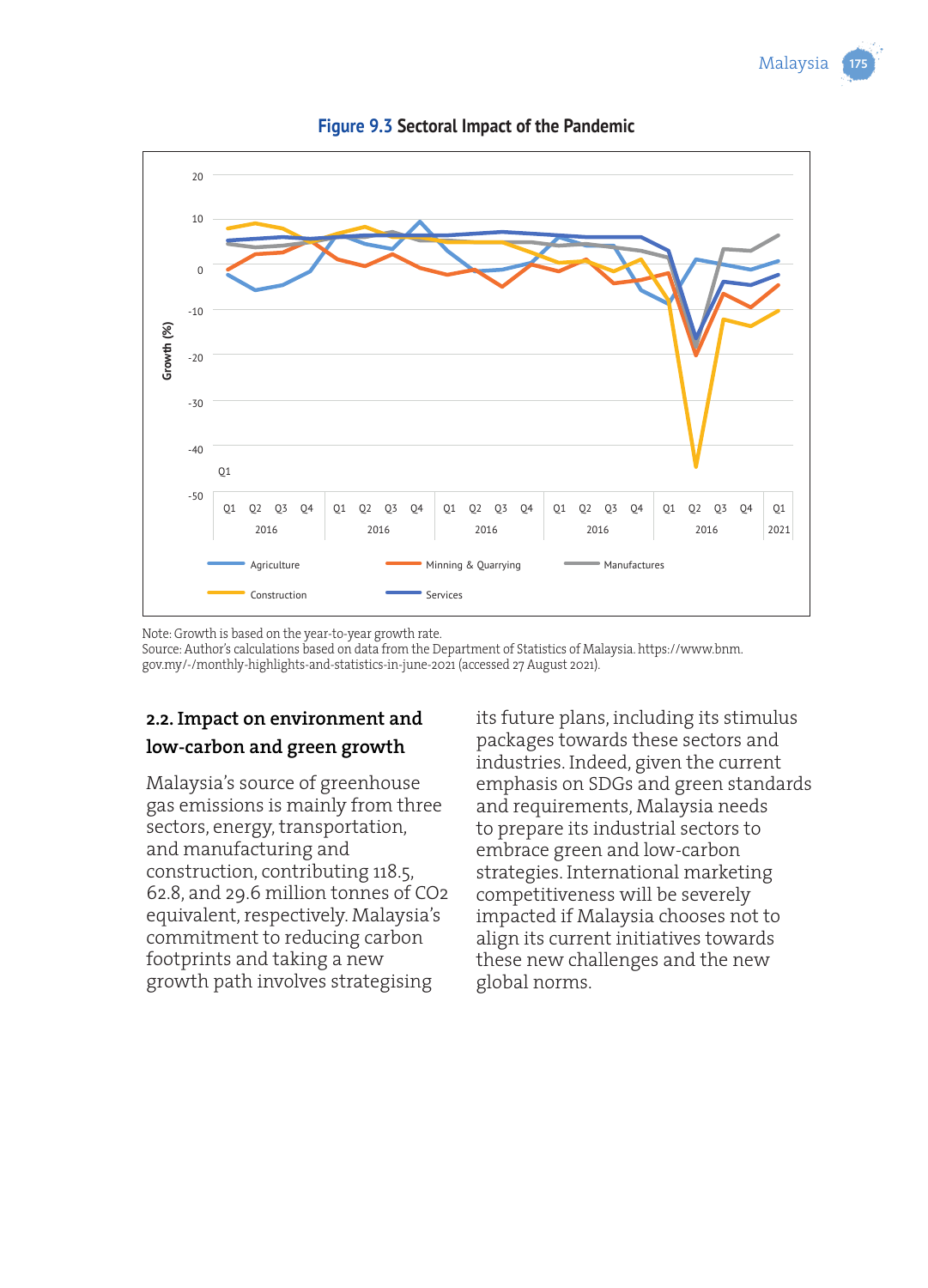



Note: Greenhouse gas emissions are measured in tonnes of carbon dioxide-equivalent. Source: CAIT Climate Data Explorer via Climate Watch and Our World in Data. Available at https:// ourworldindata.org/emissions-by-sector

The COVID-19 pandemic has sent a strong message that it is possible for countries to pursue a more sustainable path, and the impact is immediate if society, industry, and the government work closely to accelerate the aim of reaching the SDGs and green growth targets. During the lockdown (March– June 2020), various environmental indicators in Malaysia show a significant contraction. The Air Pollutant Index went down by 14%, reaching the clean index status. Sulphur dioxide (SO2) and particles below 2.5 microns (PM2.5) went down by 27% and 29%, respectively. Similarly, carbon monoxide (CO) and nitrogen dioxide (NO2) levels dipped by 49% and 70%, respectively. In addition, total volatile organic compound readings were at normal or below alert levels at 1 part per million. Figure 9.5 shows significant changes in the emission levels across industrial, urban, suburban, and rural areas. In general, the comparison shows a notable decrease in particles

below 10 microns (PM10), PM2.5, and NO2 concentrations at the industrial and urban sites during the MCO period. It indicates that if industry and society at these levels can make the transition to a more productive green transition by adopting technology and adjusting the ways in which society consumes, works and moves, a significant impact on the environment can be made.

However, the opening of the economy will increase emission levels back to the levels that they were previously or even higher if the government only aims at recovery and post-pandemic plans for the revival of the economy without thinking further of moving the economy towards a greener growth path. In Malaysia, the opportunity exists to place the recovery path on a greener path since the government in the past had put forward numerous regulatory frameworks,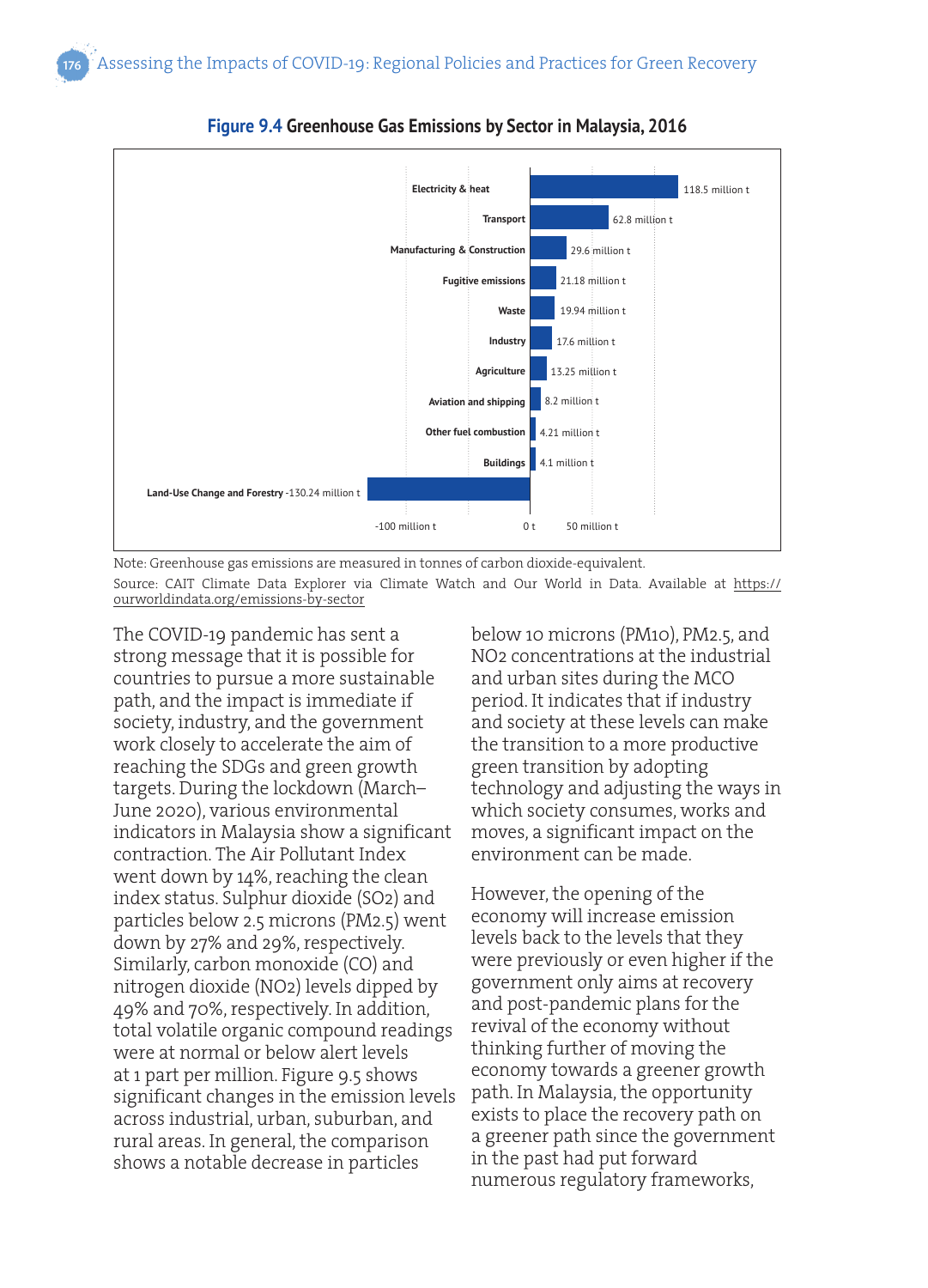

targets, plans, and specific programmes, such as the Green Technology Master Plan (2017–2030), National Renewable Energy Policy, Shared Prosperity Vision 2030, and others. However, one limitation that the government may face is the fiscal constraint that the pandemic had put on the government budget. This is in addition to the declining oil price that had put a deep hole

in the government's revenue and that consequently allowed Malaysia to explore other sources of income via resource extraction industries, such as mining and forestry. Indeed, in a larger context, due to managing the debt-to-GDP ratio, the government may have no choice but to use the existing resourcebased industries and focus on new growth areas that require time to build.



**Figure 9.5 Emissions in Malaysia During 18 March–30 April in 2018, 2019, and 2020**

Note: The emissions shown are particulate Matter less than 10 μm (PM10); particulate matter less than 2.5 μm (PM2.5); nitrogen dioxide (NO2) parts per billion; carbon monoxide (CO) parts per billion; sulphur dioxide (SO2) parts per billion; and ozone (O3) parts per billion. Source: Kanniah et al (2020).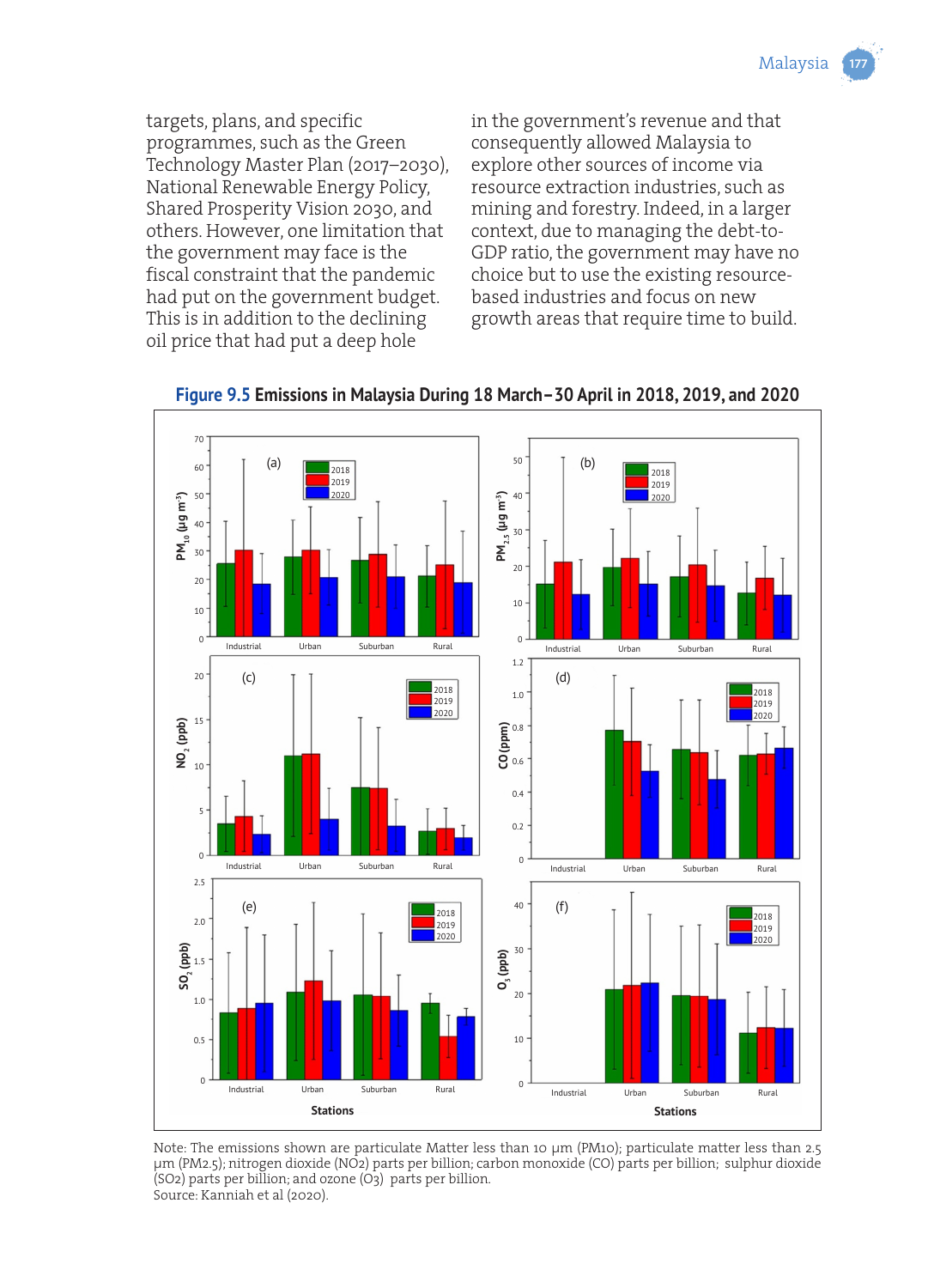#### **3. Stimulus, Recovery Plan, and the Low-carbon Economy**

Given the adverse impact of the pandemic, the Malaysian government has launched a series of stimulus packages to, first, mitigate the immediate effects of the pandemic and, second, to recover the economy. On 27 February 2020, the government launched the first economic stimulus package worth RM20 billion, and on 27 March 2020, the government announced the second stimulus package to further broaden the economic stimulus package to benefit industry and the people further. The second stimulus package amounted to RM230 billion (excluding the first package of RM20 billion). The RM230 billion stimulus package focuses on people (126 billion), SMEs (101 billion), and economic revival (3 billion). The RM250 stimulus package accounts for 17% of the GDP. The actual fiscal spending of the government for both the stimulus package amounts to RM25 billion, of which 3.5 billion was for the first economic stimulus package, given that many other packages are in the form of tax relief, loan deferment, and other forms of incentives and supports. Additionally, the SME stimulus package, amounting to RM10 billion, was announced on 6 April 2020, specifically to aid the ailing industrial and service sectors. On 23 September 2020, an additional RM10 billion Prihatin Supplementary Initiative Package was launched.

The stimulus package aimed at assisting society, especially the poor and the middle income (RM7 billion), and providing wage subsidies (RM2.4 billion) and a Special Grant (RM600 million) for SMEs. In total, the stimulus package, amounting to RM305 billion, was the largest compared to the stimulus packages provided during the Asian financial crisis and global financial crisis combined.4 Additionally, in 2021, two new stimulus packages were announced amounting to RM35 billion and focusing on the economy recovery plans, including reducing the burden on society. In June 2021, the National People's Well-Being and Economic Recovery Package (PEMULIH) valued at RM150 billion was announced.

Table 9.1 provides the nature of the allocation and programmes within specific stimulus packages. In the first stimulus package, the government mainly aimed at three strategies, which were catalysing society, centralising economic growth, and accelerating quality investments to mitigate the COVID-19 impacts. In accelerating investment, the target was also to accelerate the existing plans for the green growth path, such as by opening a quota bid of 1,400 MW for solar power generation, implementing up to RM3 billion on works related to the National Fiberisation and Connectivity Plan, and accelerating projects such as LED street lights, transmission lines and rooftop solar installations, and the SME Automation & Digitalization Facility. Some of these initiatives will have a positive impact on sustainability.

<sup>4</sup> In 1998, to mitigate the effects of the Asian financial crisis, the government rolled out RM7 billion in stimulus measures, and during the global financial crisis, the government injected two stimulus packages in 2009 and 2010, amounting to RM67 billion and RM60 billion, respectively.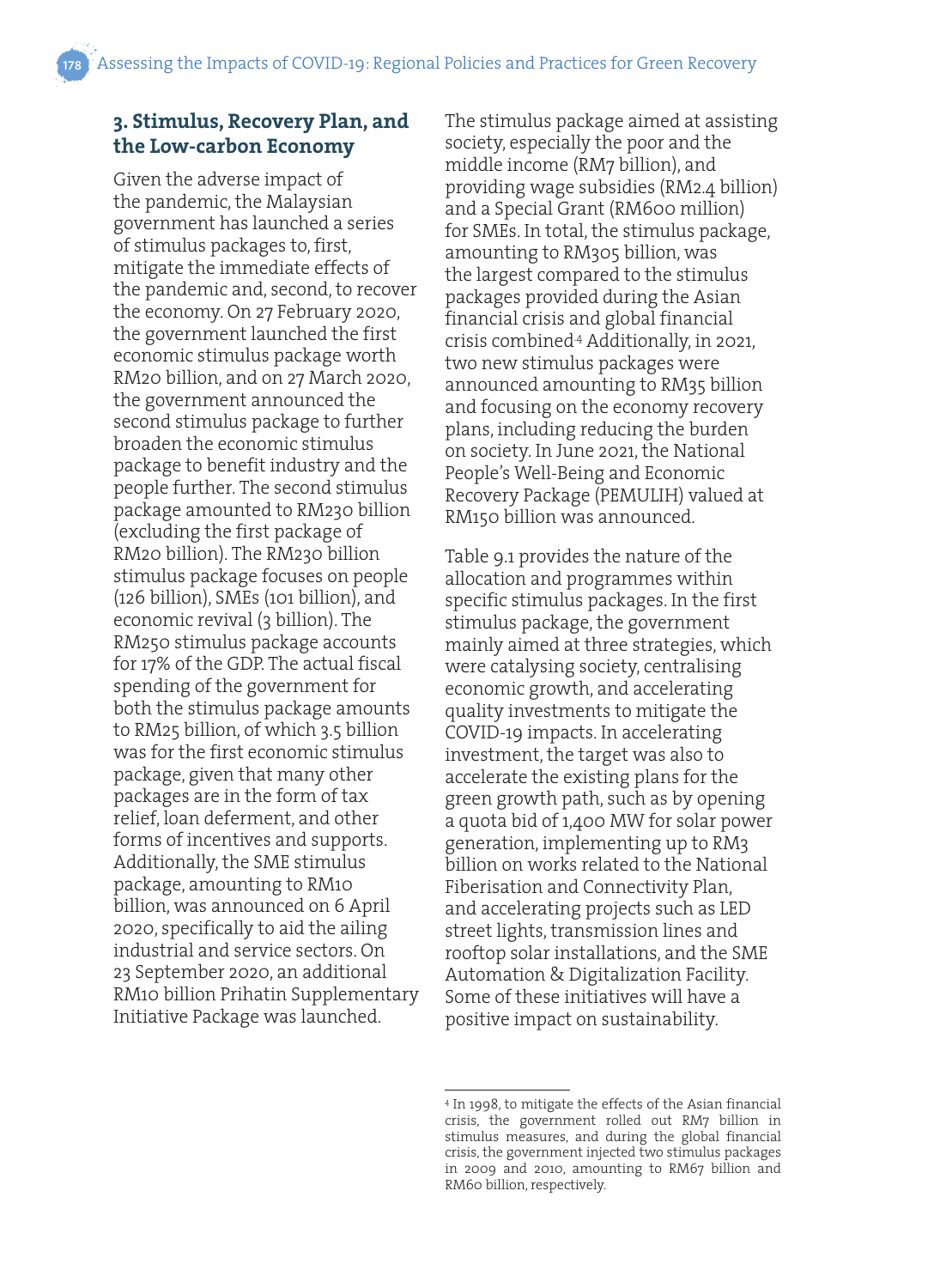

Subsequently, the second stimulus package focuses on the people, businesses (specifically SMEs), and the economy in a larger context. The people-centric budget aligns well with some of the SDG goals since the immediate concern is with the most vulnerable groups, known as the B40. Efforts are also being made to reclassify the poverty line and to prepare the labour force for the new labour market. However, the recovery stimulus at present has yet to be aligned to address the environment and green economy, specifically with regards to accelerating technology adoption and changing the landscape of the energy and transportation sectors (the main contributing sectors). How well is the recovery plan aligned to move the economy towards a new path, specifically towards a low-carbon economy and, to a larger context, sustainable development? The stimulus package is a shortsighted one whereby it only allows a response to the immediate impact on society. Indeed, the recovery plan supporting SMEs is none other than one supporting the survivability of the existing businesses and not of creating new growth areas or even industries. Fiscal constraint may not allow Malaysia to announce additional packages, and the political uncertainty may encourage politicians to focus on the immediate needs of society and business as a response in preparation for elections.5However, unpacking past stimulus packages has revealed that new thinking and opportunities were not incorporated into the stimulus

packages that Malaysia designed so that the country could position its competitiveness and seize new opportunities, especially in driving new growth areas. The aim of the packages was more towards mitigating the impact and recovering the existing businesses and the economy to their pre-pandemic states. A greater focus on people could also be added, given that the more vulnerable are more greatly impacted by COVID-19 than others. It is also true that political instability has led the newly formed government to focus on packages that would not otherwise be considered.

The creation of these so-called new industries or the transformation of existing ones into greener industries would provide a huge opportunity for Malaysia. This includes commodity-based industries, e.g. the palm oil industry, which faces obstacles in exporting its commodities and sustaining its value-added contribution. Green infrastructure like green technology and green financing would be instrumental for these industries to venture into new markets and markets that now demand new standards. Malaysia does not have any direct stimulus package that directly supports a low-carbon economy; however, some of its stimulus support would have indirect implications on green development. For instance, the efforts of digitalisation would allow firms to save resources and be more efficient in delivery and other forms of activities.

<sup>5</sup> Again, some of the European Union countries focus their stimulus packages on targeting green initiatives due to the pressure that they receive from environmentalist groups. For instance, Macron has made green recovery a priority since his ruling party suffered losses to environmentalists in municipal elections this year.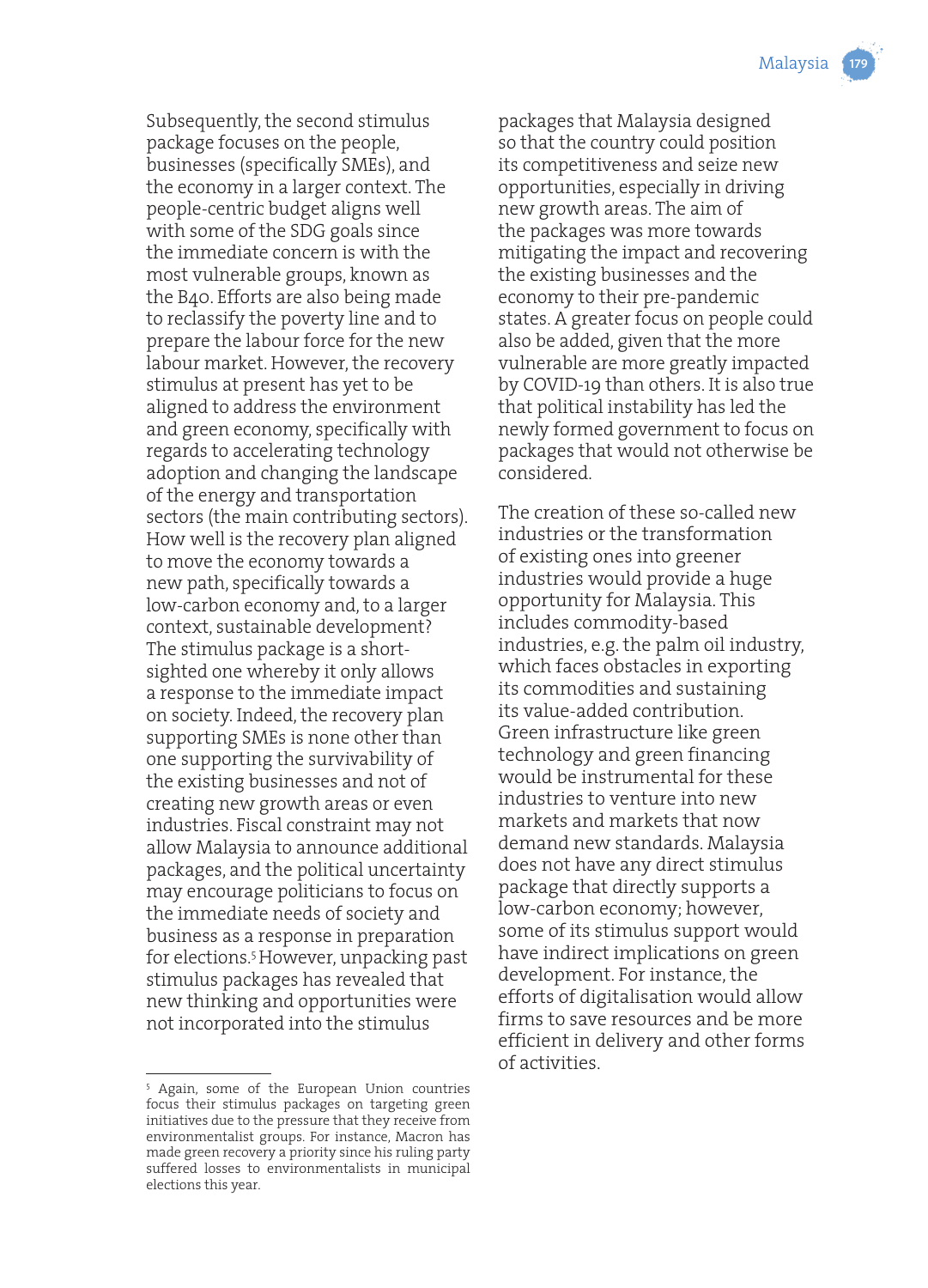| <b>Packages</b>                                 | <b>Focus</b>                                                                                                                                                                                                                                                                                                                                                                                                                                                                                                                                                                                                                                                                                                                                                                                                                                                                                                                                                                                                                                                                                                                                                                                                                                                                                                                                                                                                                                                                                                                                                                                                                                                                                    | <b>Amount</b><br>(RM billion) |
|-------------------------------------------------|-------------------------------------------------------------------------------------------------------------------------------------------------------------------------------------------------------------------------------------------------------------------------------------------------------------------------------------------------------------------------------------------------------------------------------------------------------------------------------------------------------------------------------------------------------------------------------------------------------------------------------------------------------------------------------------------------------------------------------------------------------------------------------------------------------------------------------------------------------------------------------------------------------------------------------------------------------------------------------------------------------------------------------------------------------------------------------------------------------------------------------------------------------------------------------------------------------------------------------------------------------------------------------------------------------------------------------------------------------------------------------------------------------------------------------------------------------------------------------------------------------------------------------------------------------------------------------------------------------------------------------------------------------------------------------------------------|-------------------------------|
| <b>First and Second</b><br>Stimulus Packages    | People: Medical equipment; assistance to students; Employee Provident<br>Fund (EPF) withdrawal; loan moratorium; house rental exemption;<br>electricity discounts; free internet; insurance premium suspension;<br>income replacements; wage subsidy; special allowance to front-liners;<br>one-off cash payments (households and individuals); assistance to<br>vulnerable groups.<br><b>Supporting business:</b> Guarantee scheme; micro credit scheme; facility for<br>all economic sectors; loans; increasing the cashflow of employer advisory<br>services, exemption of levy, postponement of income tax payments, and<br>loan moratoriums.<br><b>Economy:</b> small projects and infrastructure development.                                                                                                                                                                                                                                                                                                                                                                                                                                                                                                                                                                                                                                                                                                                                                                                                                                                                                                                                                                             | 250                           |
| SME Aid (Additional<br>Package)                 | Wage subsidy; special grant; rental discounts; micro credit; foreign<br>worker levy reduction; moratorium.                                                                                                                                                                                                                                                                                                                                                                                                                                                                                                                                                                                                                                                                                                                                                                                                                                                                                                                                                                                                                                                                                                                                                                                                                                                                                                                                                                                                                                                                                                                                                                                      | 10                            |
| Short-term Recovery<br>Plan                     | <b>People:</b> Wage subsidy; hiring and training assistance for businesses;<br>reskilling and upskilling; gig economy social protection and skilling;<br>flexible work arrangement incentives; child care subsidy; public transport<br>subsidy; healthcare support; internet connectivity for education and<br>productivity; social assistance support for vulnerable groups.<br><b>Business:</b> Micro and SMEs E-commerce Campaign; 'Shop Malaysia<br>Online' for online consumption; technical and digital adoption for small<br>and medium-sized enterprises (SMEs) and mid-tier companies (MTCs);<br>MyAssist Micro, Small, and Medium Enterprise (MSME) One Stop Shop;<br>SME financing; tourism financing; microfinancing bumiputera relief<br>financing; SME Go-scheme for Liquidity Support; accelerated payment<br>terms for government-linked companies (GLCs) and large corporates'<br>supply chain; tax relief for COVID-19-related expenses; financial stress<br>support for businesses; social enterprise elevation; spur set-up of new<br>businesses.<br><b>Economy:</b> Dana Penjana Nasional; technology innovation sandbox;<br>digitalisation of government service delivery; national 'Buy Malaysia'<br>campaign; ePenjana credits in e-wallet; incentives for the property<br>sector; tax incentives for the purchase of passenger cars; extended<br>service hours in the new normal; Malaysia as an attractive horizon for<br>businesses; tourism sector support; arts, culture, entertainment, events,<br>and exhibitions sector support; agriculture and food sector support;<br>commodity sector support; proposed COVID-19 Temporary Measures Act;<br>Sukuk Prihatin. | 35                            |
| Prihatin<br>Supplementary<br>Initiative Package | People: B40 and M40 and wage subsidy.<br><b>Economy: SME grants.</b>                                                                                                                                                                                                                                                                                                                                                                                                                                                                                                                                                                                                                                                                                                                                                                                                                                                                                                                                                                                                                                                                                                                                                                                                                                                                                                                                                                                                                                                                                                                                                                                                                            | 10                            |
| Permai Assistance<br>Package                    | Tax relief; wage subsidy; cash handouts; sales tax exemptions; loan<br>moratorium extensions                                                                                                                                                                                                                                                                                                                                                                                                                                                                                                                                                                                                                                                                                                                                                                                                                                                                                                                                                                                                                                                                                                                                                                                                                                                                                                                                                                                                                                                                                                                                                                                                    | 15                            |
| Pemerkasa                                       | Control of COVID-19 (immunisation, healthcare); economy recovery<br>(small projects, grants, micro credit, employment); strengthening<br>competitiveness (business environment; investment and export markets;<br>automation and digitalisation; sustainable development); inclusiveness<br>(wage loss programme, living costs, youth and women programmes);<br>economic transformation.                                                                                                                                                                                                                                                                                                                                                                                                                                                                                                                                                                                                                                                                                                                                                                                                                                                                                                                                                                                                                                                                                                                                                                                                                                                                                                        | 20                            |
| Pemulih Aid<br>Package                          | Business support; food baskets; cash handouts; micro credits; subsidies;<br>healthcare.                                                                                                                                                                                                                                                                                                                                                                                                                                                                                                                                                                                                                                                                                                                                                                                                                                                                                                                                                                                                                                                                                                                                                                                                                                                                                                                                                                                                                                                                                                                                                                                                         | 150                           |

#### **Table 9.1 Composition of the Stimulus Packages**

Source: Compiled by author from stimulus package speeches by the prime ministers, available at https://www.pmo.gov.my (accessed 1 September 2021).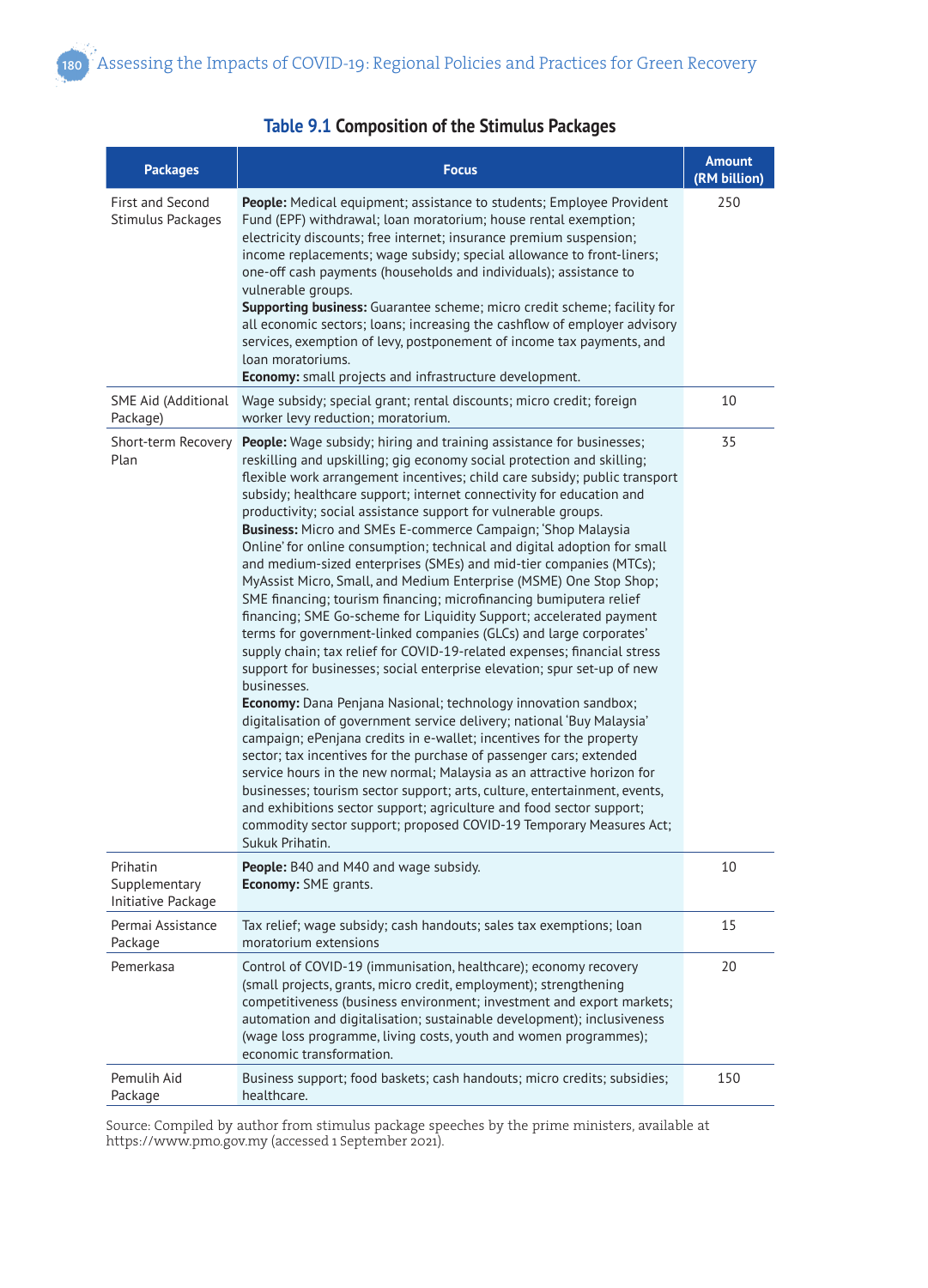Similarly, some of its stimulus packages are counterproductive for the development of green infrastructure and the low-carbon growth path. For instance, the postponement of electricity payments and, later, the electricity subsidisation programme by the national energy producer would have had a counterproductive effect. Although overall demand<sup>6</sup> contracted by 28% in May 2020 (compared to May 2019), the electricity usage in the residential sector surged between 20% and 50% during the MCO. TNB, the national energy producer, has allocated RM10 million to the Ministry of Health and another RM17.5 million to the state government to secure essential medical supplies and protective equipment and to address the most pressing needs in the early stages of the MCO. TNB further allocated RM150 million to fund the tiered electricity discounts of between 2% and 50% from April to September 2020, and this was announced as part of the government's PRIHATIN stimulus package as well as in other stimulus packages. To further cushion the impact of COVID-19 on society, TNB has offered a six-month instalment plan to all its 7.5 million customers, a surcharge waiver on late payments, and an extension of supply disconnection suspension.7 Whilst the immediate response of the TNB is to provide support to the government in cushioning the immediate effect on society, it may also have adverse negative effects on its strategy to move to a greener path. Delays in the

implementation of renewable energy initiatives and profiles by TNB could be expected, given that its profits are affected.8 In addition, tax incentives for passenger car purchases, tourism sector support, incentives for new start-ups, and other business support could also be aligned for the purpose of sustainable consumption and production, leading towards a greener growth path. This requires systemic thinking as to how those industries can be aligned.

#### **4. Designing a Post-crisis Strategy: Building Greener Stimulus Recovery**

Malaysia needs to look forward in more strategic ways and tap the new opportunities for economic resilience and inclusivity in the near future. As such, Malaysia needs to align its future recovery plans in low-carbon investments, climate change, and SDGs as the key features in any policy design. Indeed, lessons from the Asian financial crisis show that the banking sector weaknesses have had wider economic implications for all sectors. Similarly, COVID-19 seems to change the global order and standards towards a sustainable path, and it would be wise to prepare Malaysian industries and the public to embrace this new norm. The way forward for future strategy is to align consumption, production, and future industry to embrace sustainability as well as create future green industries. Revisiting the existing initiatives that lead to a low-carbon economy

<sup>6</sup> Electricity in commercial and industrial sectors dropped between 25% and 50%.

<sup>7</sup> Referring to a TNB press release, TNB was affected by the volatile foreign exchange in Q1 2020 and is preparing for prolonged challenges post COVID-19 (https://www.tnb.com.my/assets/quarterly\_results/ Press\_Statement\_1OFY20.pdf).

<sup>8</sup> Tenaga Nasional Berhad's group profit after tax declined by 51.6% to RM736.7 million in Q1 2020 due to foreign exchange losses given the global uncertainty.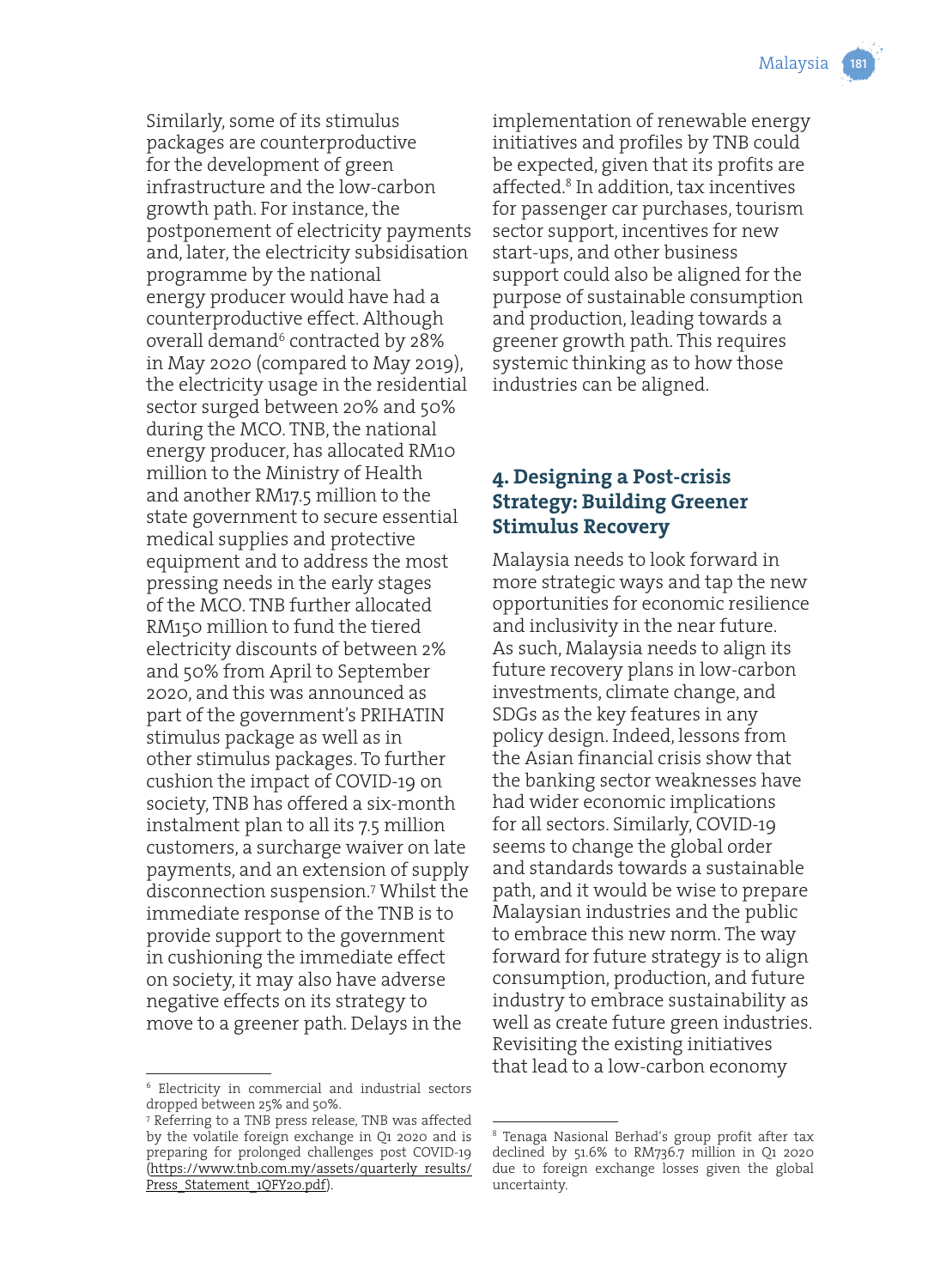and complementing them with the recovery plans would be a smart strategy. Table 9.2 shows how those strategies can be operationalised and deployed. Malaysia's current strategy involves six stages – resolve, resilience, restart, recover, revitalise, and reform – which were embarked upon to deal with the unprecedented health, economic, and social impacts. With the announcement of the various stimulus packages, Malaysia has moved into Phase 2 for restart and recovery. Nevertheless, for any future restart and recovery initiatives, the plans could have aligned a sustainable path. Critically, the phase to revitalise and reform should clearly focus on sustainability and low-carbon reforms, which are crucial given the new global order.

For instance, stimulus focusing on people could evolve from just reducing the burden of the people during the pandemic towards creating new employment opportunities in new growth areas related to low-carbon industries. Indeed, it is timely that the consumer focus stimulus packages are aligned with the Malaysia initiative for a greener path. The idea is to promote the consumption of green products and services. Aid and subsidies given to the most vulnerable groups can be targeted at purchasing green products and services. The strategy is to create demand for such products and services so that industry will be driven to make their production greener.

As for the business focus, for instance, Malaysia has already embarked on registering companies providing green products and services via the MyHijau scheme. In this regard, the scheme can be used to further link customers and firms to engage in sustainable consumption and production. Indeed, it is best to view the investments in the postrecovery as a complement to the future sustainability policy. For instance, Malaysian Investment Development Authority (MIDA) investment efforts could further focus on building the competitiveness of green industries. As of July 2020, MIDA has attracted RM35.9 billion in investments, of which 69.3% of the approved investments in the manufacturing sector were new greenfield investments. Given that MIDA has already established its green investment strategies, the green sectors can be further focused on. The focus could be placed on providing incentives and tax breaks for sustainability. For instance, the incentive for the property sector could be well-aligned to green and sustainable practices. Similarly, as illustrated in Table 9.2, technology innovation, financing, efforts for digitalisation, and regional cooperation can all be aligned to achieve more sustainable growth.

#### **5. The Way Forward: Game-changing Plans**

Integrating a low-carbon agenda with stimulus investments is one way for Malaysia to make low-carbon economy commitments. Given that Malaysia already has had a strong policy framework with institutional capacity and a legal mandate, making this transformation will prove to be less hurdled compared with countries without such a regulatory framework. However, the challenge is to make this smart policy transition, which requires close coordination within various agencies and smart policymakers.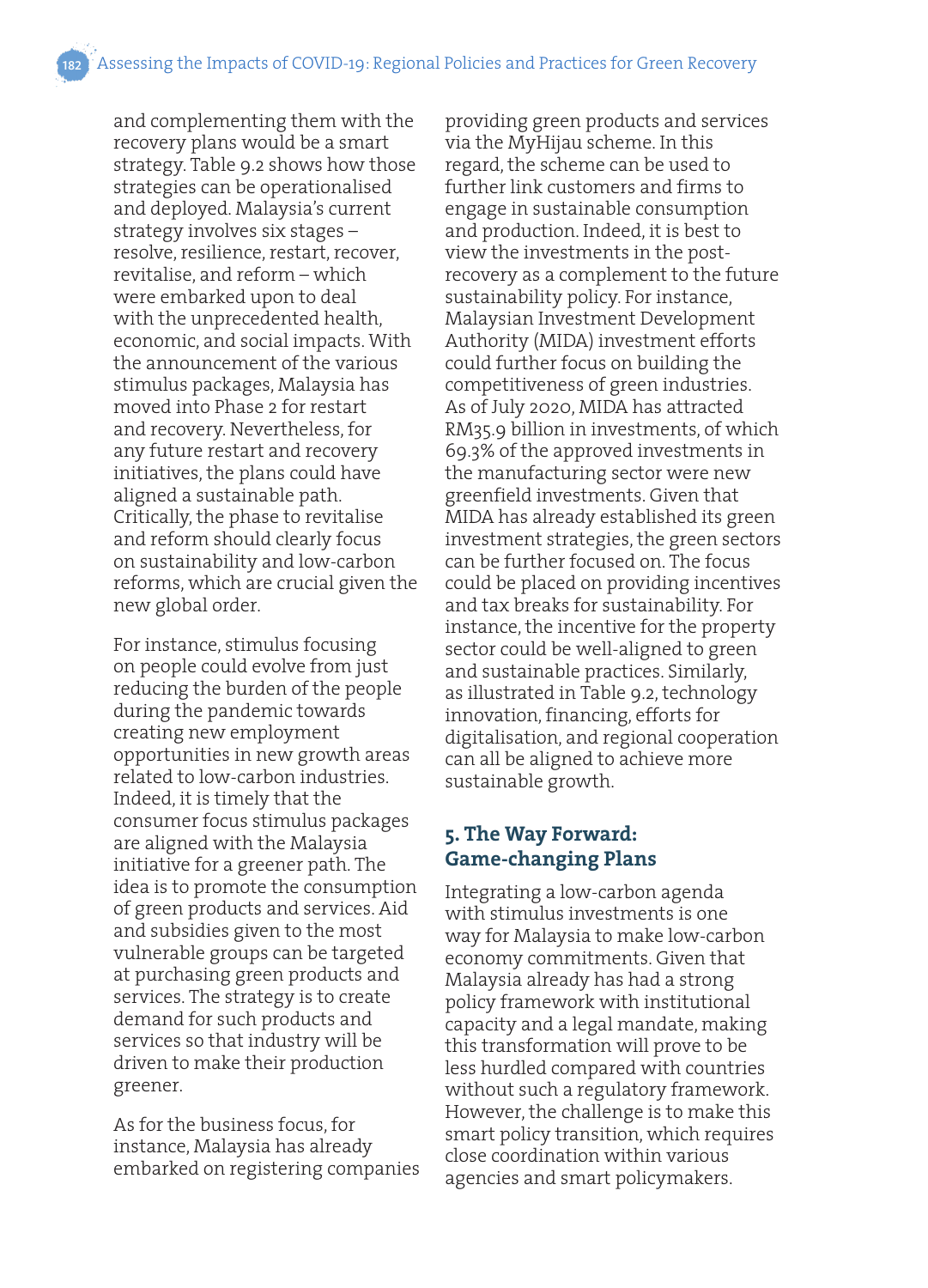| <b>Areas of</b><br>recovery | <b>Phase 1</b><br>(Emergency)                                                                                  | Phase 2<br>(Exit)                                                                                                                           | Phase 3<br>(Low-carbon growth)                                                                                                                                                                                                                  |
|-----------------------------|----------------------------------------------------------------------------------------------------------------|---------------------------------------------------------------------------------------------------------------------------------------------|-------------------------------------------------------------------------------------------------------------------------------------------------------------------------------------------------------------------------------------------------|
|                             | Resolve and<br>resilience<br>(health and people)                                                               | Restart and recover<br>(people, business, and the<br>economy)                                                                               | Revitalise and reform<br>(new sectors, new growth, new<br>employment generation)                                                                                                                                                                |
| Electricity                 | Subsidy to society<br>(reducing burden<br>due to job losses)                                                   |                                                                                                                                             | Aid for green practices; renewable<br>energy; green infrastructure, registered<br>green products, and services                                                                                                                                  |
| Transportation              | Travel subsidy                                                                                                 | Tourism incentives; tax<br>reductions for car purchases                                                                                     | Public transport subsidy; investment in<br>green transportation; incentives for green<br>transportation; tax exemption for green<br>vehicles                                                                                                    |
| Building                    |                                                                                                                | Incentives for the property<br>sector                                                                                                       | Incentives for the property sector with<br>sustainable concepts; green building<br>initiatives                                                                                                                                                  |
| Fuel                        | Subsidised public<br>transportation                                                                            |                                                                                                                                             | Reduce fuel dependency; alternative<br>energy; improved public transportation,<br>incentives for public transportation                                                                                                                          |
| Industry                    | Wage subsidy<br>(sustain<br>employment)                                                                        | Buy Malaysia campaign;<br>wage subsidy; reskilling<br>and upskilling; micro credit<br>funds; SME Go scheme for<br>liquidity support         | Green tax exemption; investment<br>allowances; R&D incentives; industry<br>incentives for flexible work arrangements<br>(work from home); promotion of green<br>jobs; promote green purchases, wage<br>subsidies for green jobs                 |
| Technology<br>Innovation    | New start-ups                                                                                                  | Technology innovation<br>sandbox                                                                                                            | Promote Industry 4.0 technologies;<br>stream R&D budget to green research<br>areas; promote IPR related to green<br>technologies; subsidise knowledge and<br>technical production in low-carbon fields;<br>green start-ups                      |
| Digitalisation              | Incentives for<br>digital adoption,<br>internet allowances,<br>and aid                                         | Micro and SMEs<br>E-commerce; technical and<br>digital adoption for SMEs;<br>connectivity; digitalisation of<br>government service delivery | Funds and aids can be linked to green<br>and sustainable goals                                                                                                                                                                                  |
| Finance                     | Moratorium; micro<br>credit scheme:<br>loan facilities and<br>quarantee schemes                                | Payment terms for GLCs<br>and large corporates' supply<br>chain                                                                             | Promote the green sukuk market; place<br>financial institutions to offer green<br>financing; green supply chain financing;<br>micro credit to green practices                                                                                   |
| Regional<br>cooperation     | Relaxation of<br>import regulations<br>for medical devices<br>and equipment;<br>exemptions of<br>import duties | Investment opportunities;<br>market identification;<br>resource mobilisation                                                                | Relaxation of import regulations;<br>eliminate non-tariff measures; tariffs,<br>regulatory constraints in green<br>technologies; incentives for R&D<br>collaboration, technology transfer; trade<br>policy for green industry; digital platform |

#### **Table 9.2 Emergency, Exit, and Post-pandemic Strategies and Low-carbon Growth**

Note: The examples are not mutually exclusive in nature. Policymakers could further add initiatives by tying in their existing plans and programmes to develop the low-carbon path. Source: Author.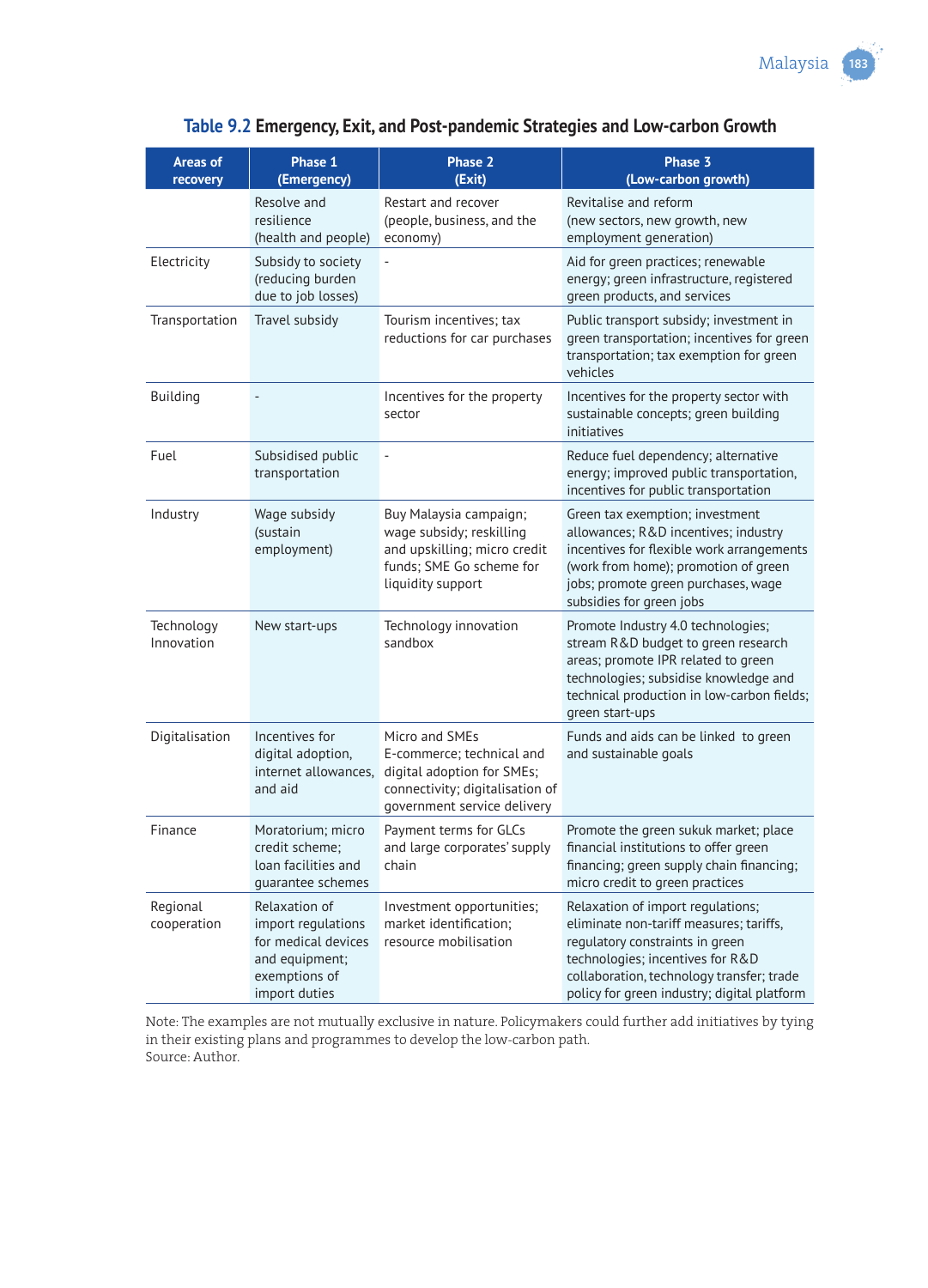Prioritising a green path requires policymakers to focus on the longterm implications that can be best assessed by asking the following questions:

- 1. How would intervention support long-term decarbonisation targets and strategies?
- 2. Does intervention provide and improve the financial market landscape for decarbonisation?
- 3. Does intervention allow the experimentation of low-carbon technologies?
- 4. Does intervention support and promote a transition towards green infrastructure?

5. Do intervention support knowledge and technical capabilities in lowcarbon fields?

A game-changing plan always requires an effective institutional setting given that market failure is rampant. It requires investment in new growth areas and needs the government to reduce the risk and uncertainty exposures in those areas. Malaysia can do this using different approaches, such as using public financing or its GLCs, or through public-private partnerships, including via international collaboration.